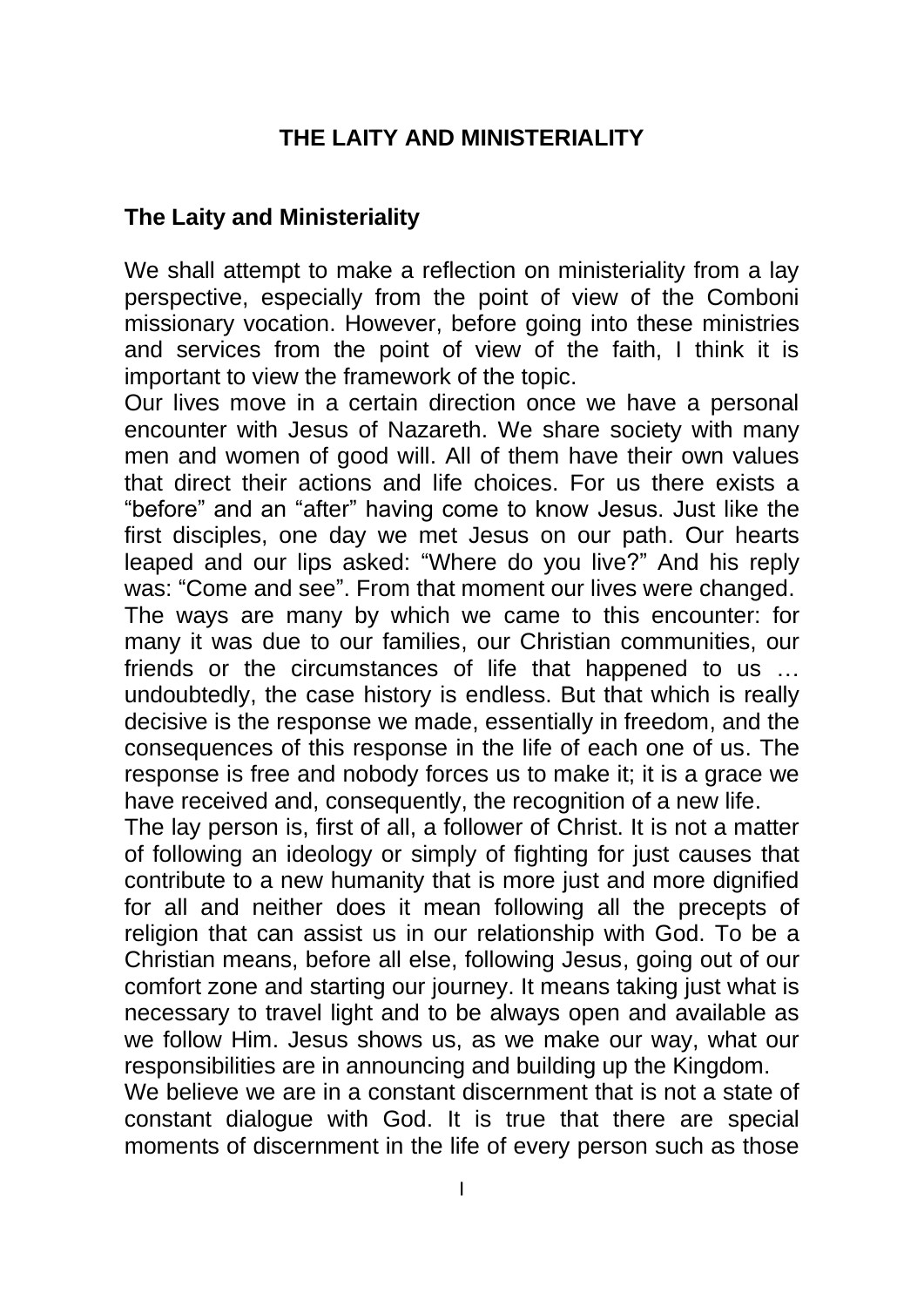regarding one's main vocation, as in the case of marriage or the vocation to which we feel called, such as the missionary vocation, or the sort of profession by which we feel we can serve others, choosing one sort of studies rather than another, one sort of work rather than another. It is fundamental for the life of each person to understand their particular call to become a nurse, a doctor, a teacher, a company director, a lawyer, an educator or to become a social worker, a politician, a skilled worker or whatever.

These are vital moments which, during our adolescence, our youth or when we are young adults, present themselves meaningfully. However, apart from these moments that will keep us on the right track in difficult times, we want to listen at all times throughout our journey. We have no desire to compromise. Life continually presents new challenges and new calls that come from Jesus. For us as missionaries, having our bags packed is part of our vocation. We are called to accompany people and communities for a given length of time, and then we leave, since our leaving is an essential part of our life. Going out means continuing to grow. We do not stay the same for years because we know that needs also change. We are called to leave our homelands and travel to other countries and other cultures; we are called to carry out new services, to return to our original homes and to assume new commitments: this is all part of our vocation. With every call, every new change, we must understand the plan of God for us. Why does He ask us to go to another continent or to return to our original countries when we were doing so well with those people, when we even thought we were greatly needed where we were and why does our life call us to move and start all over?

Why is it, that when we think we have arrived at our final destination, there is something inside us that questions and disturbs us? It is the Lord who speaks to us. We have a relationship of friendship with Him that makes us grow. As friends, we share the life and new projects that cross our paths. There may be moments of greater stability or times of new challenges. We have not come into this world to rest but to bring our lives to fruition and to be able to struggle so that others may enjoy its fruits.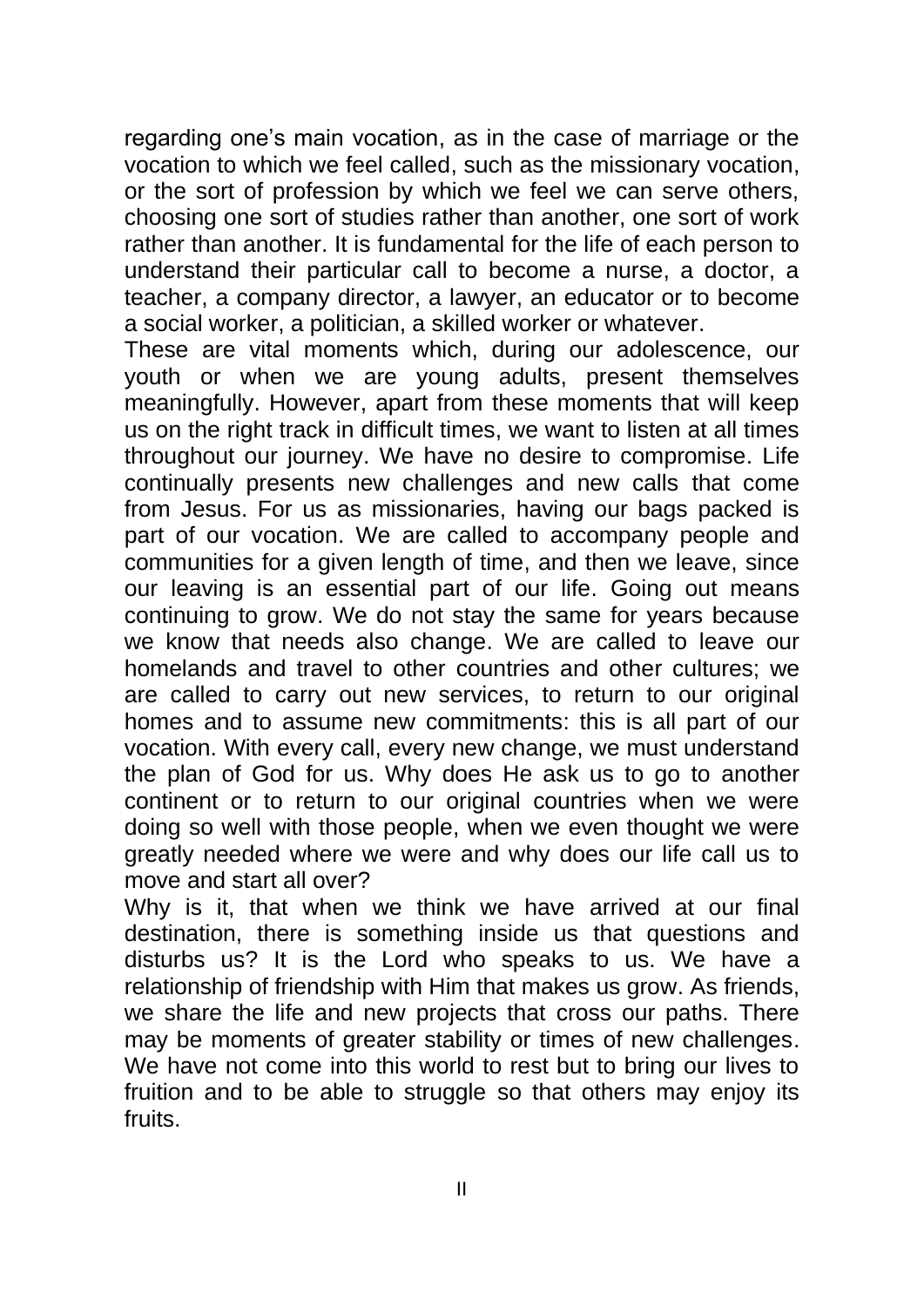We respond to this call, not just as individuals, but also from within a community. We do not travel alone. This is part of our Christian vocation, our belonging to the Church, just as we feel part of all humanity. As part of the Church, we feel called to common service. As Lay Comboni Missionaries (CLM), we feel we belong to the Church of Jesus. We also feel that this specific vocation we have received is a communitarian vocation and responsibility. We have a personal call but we also have a call as a community and as communities of communities. We recognise the Church as the sacrament of salvation, each person with their own individuality, gifts and charisms for announcing and building up the Kingdom of God.

Jesus calls his disciples to live and to make the journey as a community. We know that only with the help of the Lord we can walk and that, as a community, we need that deep spirituality that unites us to Jesus, to the Father and to the Spirit. It is a journey where prayer, a life of faith and the community become nourishment and a reference for the life of the CLM.

### **The centrality of the mission in Comboni. The Church at the service of the mission**

Comboni clearly understood the centrality of the mission and the necessity of the mission in the Church. Before the needs of our poorest brothers and sisters we are called to a response. This response is so necessary and complex that we are not called to give it individually but as a Church. Each and every one of us Christians is called to respond to this call. It matters not what our position in the Church is; each one of us must give a faith response. Jesus calls each one to go forward. And it is because of the complexity of existing needs that the Spirit raises up in the world and in the Church different vocations, as well as different charisms which may make their own contribution to this reality.

Identifying the Church with the clergy, or with religious men and women shows a failure to understand Jesus and that the voice of the Spirit is not being listened to. The work and the vocation of the priesthood or religious life with all its many aspects is fundamental for the world, but not more than the commitment of each and every member of the laity. The Church is not only responsible for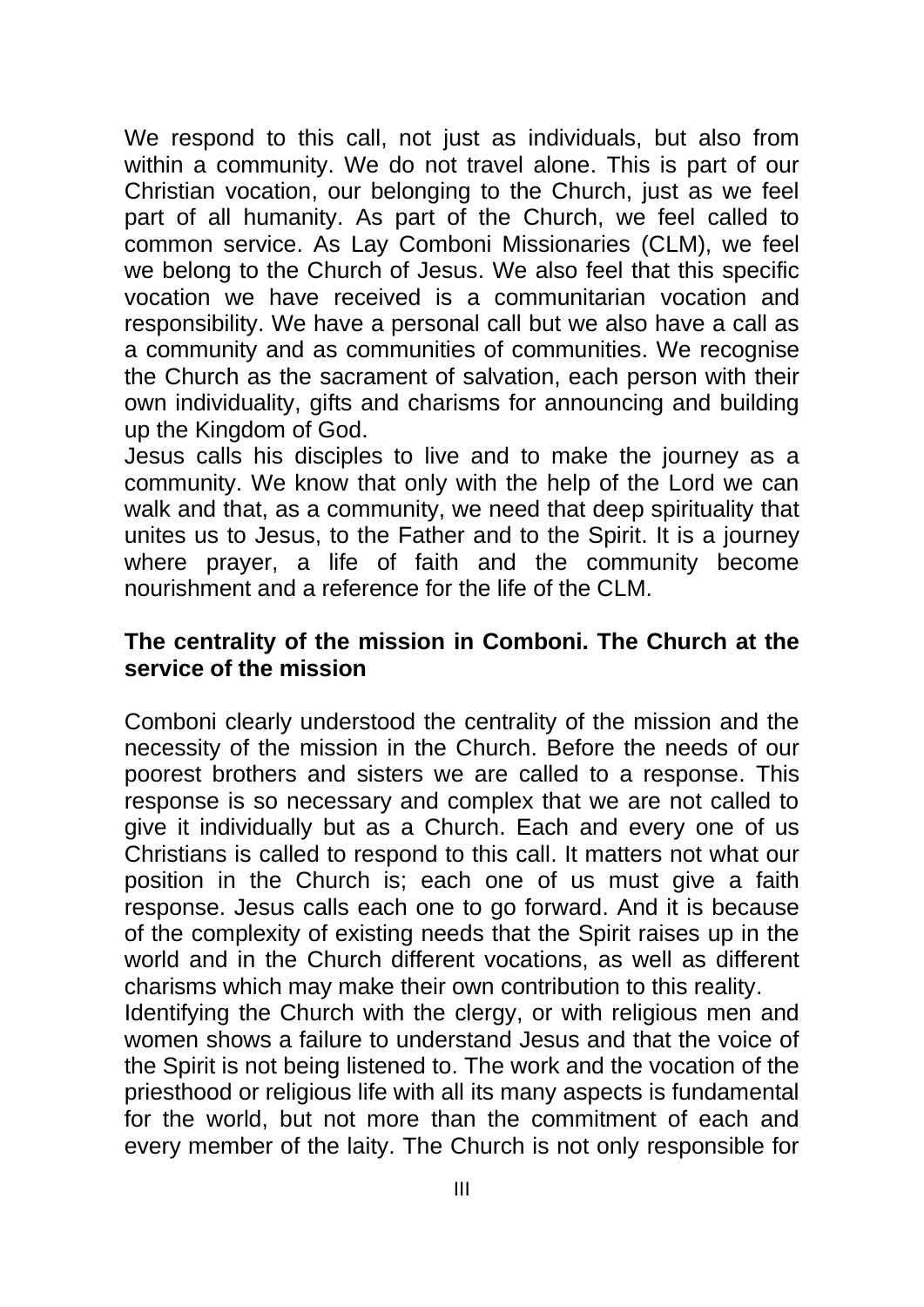the religiosity and spirituality of persons: we have responsibilities towards the whole world: society, the family, the environment, education, the health service and so on.

Everyday's things are things of God. Little things are things of God. Attentiveness towards each person, in concrete and in global needs, is the responsibility of the followers of Jesus. In all these areas, the role of the laity, both men and women, in spiritual and material matters, is fundamental … this is how Comboni understood it and how we, too, understand it.

# **The Lay Person in the World**

In this global call we have received, the Church presents itself as a reference community. It is nourishment for service. The place where strength is renewed and where one may find nourishment in a special, if not unique, manner.

As lay people, we are called to send out roots that fix and enrich the land; we are called to create networks of solidarity and relationships that link up society by means of families and communities in small condominiums, in city quarters, social organisations, businesses … we are great creators of networks of relations, collaboration and work. We live as people involved in all these networks and we are called to animate them, to give them spirituality so that they may be at the service of people, especially the weakest. We are called to include all people. Our gaze must be fixed on the *poorest and most abandoned* of whom Comboni spoke, on those excluded from this society and it must be a gaze that urges us to be present in the peripheries since things are seen differently from below. We must not be content with a society where not all people have a dignified life, with a society where 'having' and not 'being' is rewarded, together with 'consumerism' that is devastating this destroyed planet that cries out, proclaiming our global responsibility.

This view, which must question our way of life, demands concrete action.

The call of the laity is a call to the service of humanity, a call which, for some will involve service within our Church. We must not think that a good lay person is one who helps in the parish and so loses sight of our vocation to serve the world. Some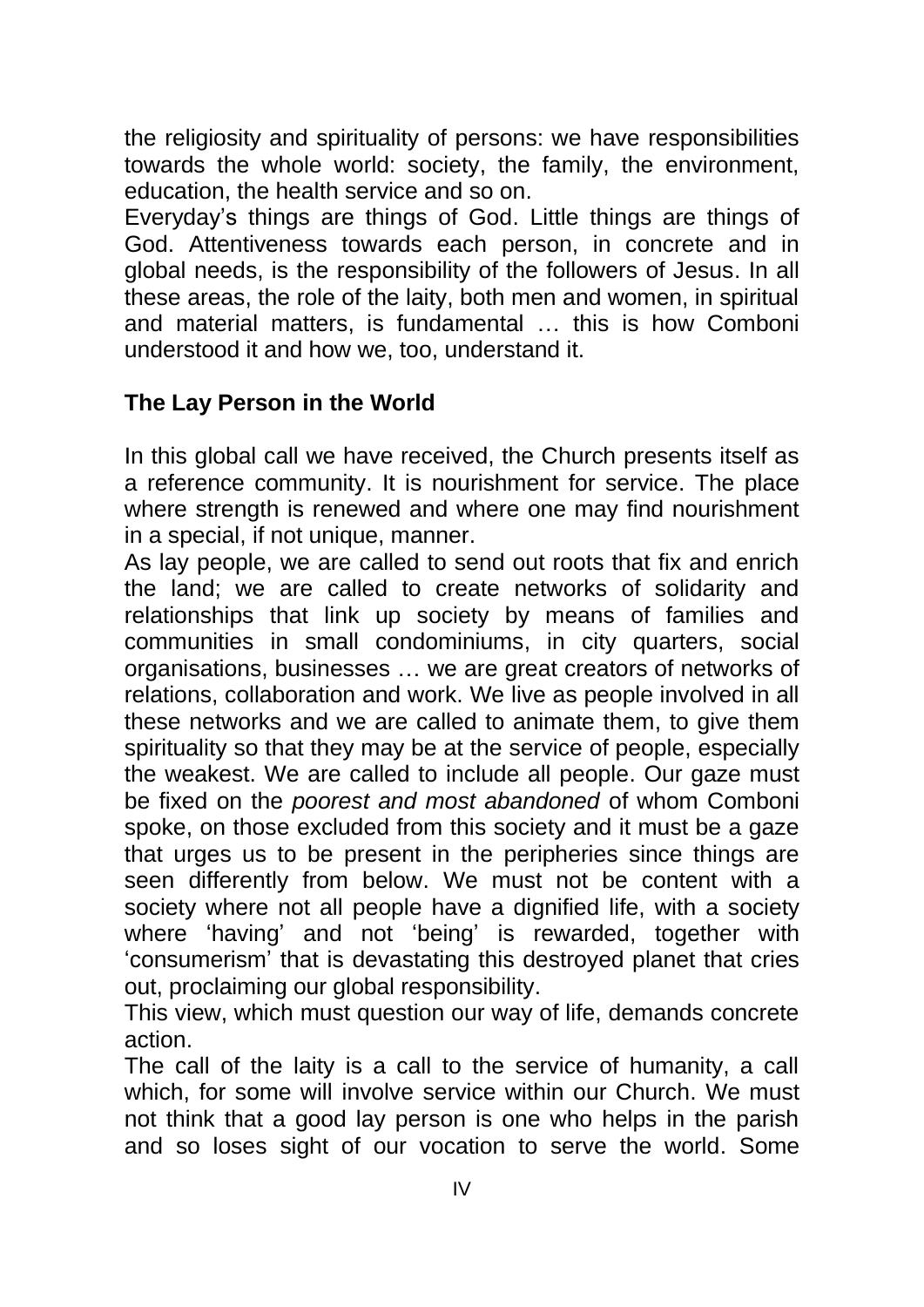internal services are necessary but the Church is called to go out, to go out into the roads with Jesus, to go from village to village, helping in things great and small. We are called to be the salt that gives taste, the yeast in the dough … we are called to be in the world and contribute to it in a meaningful way. We must not stay at home where we are comfortable, where we all understand one another. We are called to go out. The Church is not born for itself but to be a community of believers who follow Jesus and serve the most needy. It is for this reason that we feel called to help the growth of human communities (including Christian communities).

# **What is our response to this call as CLM?**

Today there is a broad reflection throughout the Church on what is specifically missionary, on what are and ought to be our services, or specific ministries, as missionaries. The geographical notion of mission has been abandoned in these times as well as that of the rich north and the poor south in need of development since inequality and other difficulties are to be found in all countries, even though most wealth and opportunity are still concentrated in some countries while, in others, there is much greater hardship … Furthermore, extreme poverty is spreading among the homeless in the so-called rich countries and forced migration due to poverty, wars, persecution for various reasons, climate change and other factors are causing a phenomenon always present in humanity, to worsen. The COVID-19 pandemic reminds us of our global humanity that goes beyond all barriers and frontiers. It strikes all of us in the same way. To date, we thought that money alone could travel without a passport but now it seems that the virus can do the same.

It is only in a just world that we can live in peace and prosperity. Inequality of wages, conflicts and unbridled consumption that is even melting the polar icecaps, etc., will end up influencing and causing serious consequences for all of humanity. Police roadblocks, whether at the borders or in the urban housing areas of the wealthy, will not bring about a better world either for all or for those who hide behind them.

Seeing all this, the debate and reflection on what, for the laity, is specifically missionary in this new epoch is clear. I do not pretend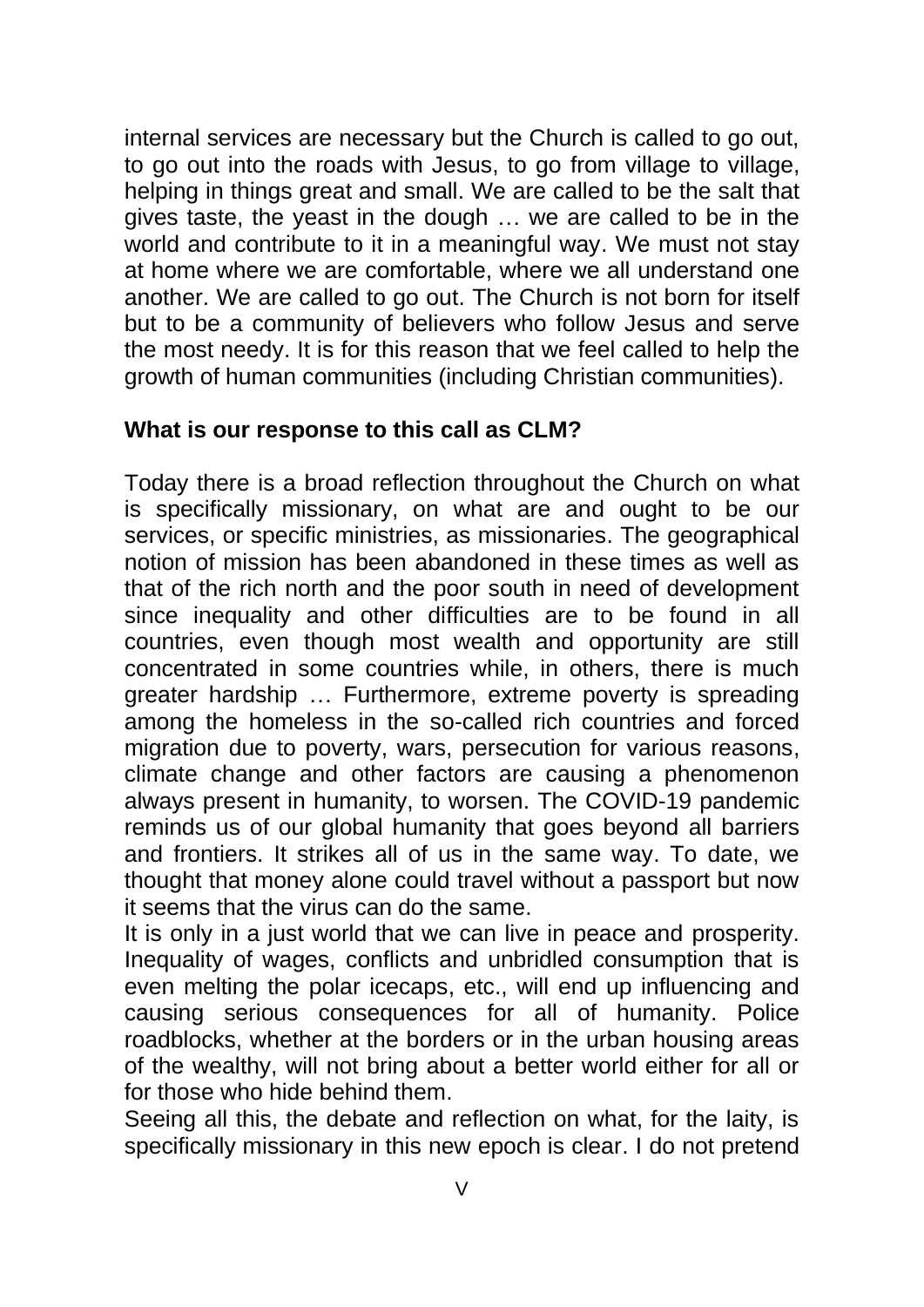to discuss the theme theoretically; I will simply present some of the activities in which we are active as lay people, as we try to respond to the call we have received.

This is our ministeriality, the service to which we feel called, the response of life and not of theory, which we are making. I will not dwell on this but I wish simply to indicate some clarifying examples; many others will not be mentioned … it is not for nothing that we are called to be hidden stones.

We have friends who work among the pygmies and the rest of the population of the Central African Republic, a country where we have been present for more than 25 years. We are in the midst of people who are considered servants by the majority of the population; acting as a bridge of inclusion or assuming responsibility for a network of primary schools in a country which has suffered a number of coups and has been in a state of war for years which prevents the regime from providing these services.

In Peru, we accompany the people in the outskirts of the great cities and in the abusive settlements where those coming from the country grab a piece of ground from the city so as to have a home without electricity, water or sewerage. There are many families struggling for a dignified life, people who have left their small towns to go to the city to find food and give their children a better life. It is a place where there is much solidarity and hospitality between neighbours but also problems related to alcohol, macho violence and the break-up of many families.

In Mozambique, we collaborate in the education of the youth, both boys and girls who, leaving their distant communities, hope to gain an education and rebuild their country. They need schools for professional training and hostels where they can live during the school year, since their homes are so far away. To accompany these young people and the Christian communities is part of our calling.

We are also present in Brazil, in the struggle with the large mining companies who banish the communities from their lands, poison the rivers and the air, cut communications and isolate communities with their long trains that carry away the minerals of the area without any care for the environment or the people.

Besides all this, in many European countries we are involved in receiving immigrants. We try to give back something of what we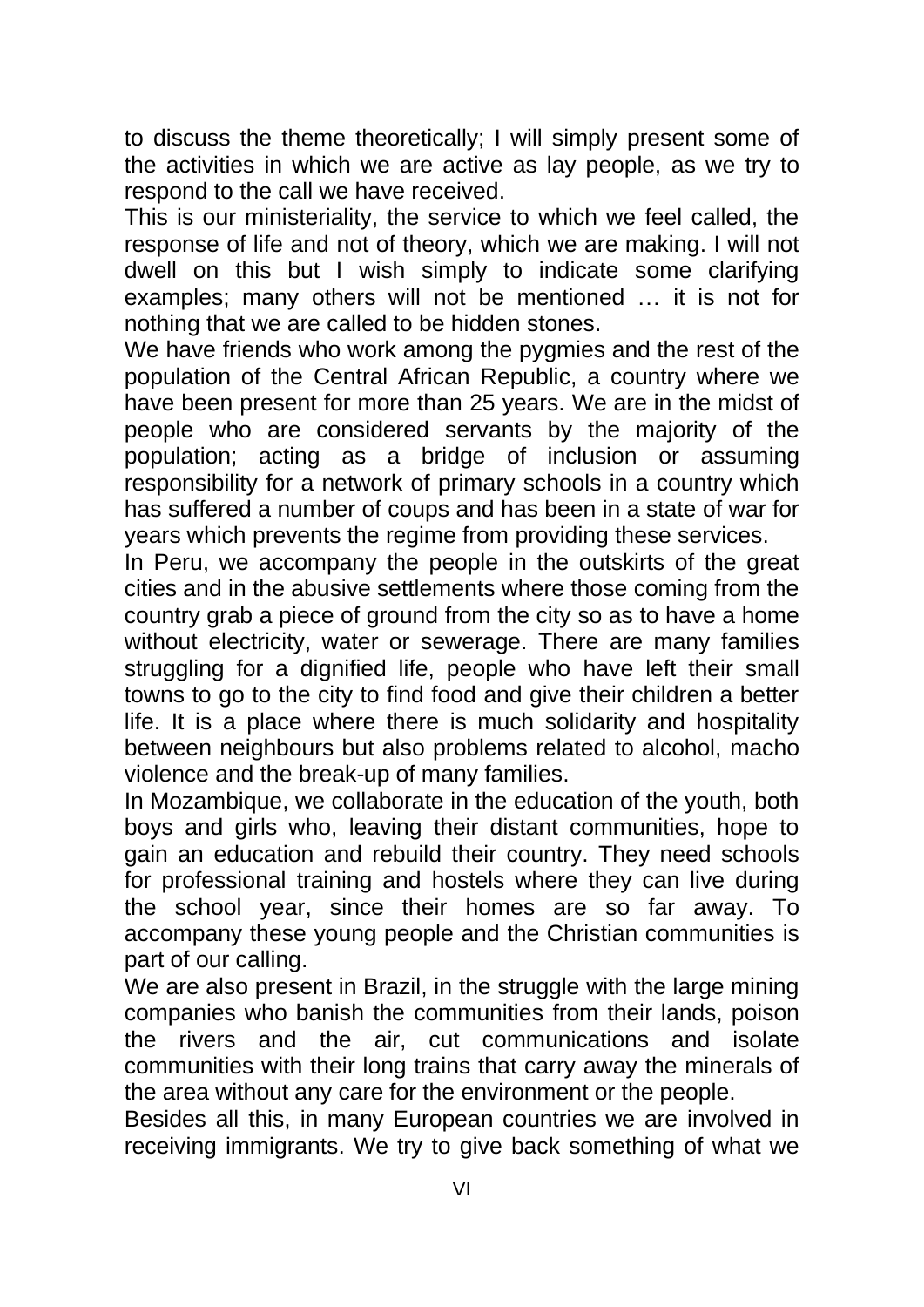ourselves received when we were strangers in foreign lands. We are called to welcome those who flee from poverty and wars, those in search of a better future for their families and who, on their arrival, find themselves up against a wall, made not just of concrete or barbed-wire but also of fear and the lack of understanding by the population.

They try to build a bridge with a population who are hospitable and agreeable, by being present in the social and ecclesial organisations that have mobilised themselves to welcome their new neighbours and help them integrate. They engage in such varied activities as that of welcoming people on the very shore of the sea, helping them learn the language, to look for a job or a home or helping them with administrative issues, acknowledging the enrichment they bring to us and how they add to the value of the new society. They also value the immigrants for what they are and for their cultures and try to be reference persons for the latter in a world that does not always understand them.

When society collapses and the human being is defeated, we do not know what to do with those persons. Locking people up is the solution we have provided, as a society. The fact is that prison often becomes a school of delinquency and not of rehabilitation, as it ought to be. Among them there are the APAC prisons which started in Brazil and which, little by little, are increasing. It is a prison system where the prisoner is seen as a person to be recuperated and not as an inmate, one who is called by name and not by number. As the protagonists of their lives, they are helped to understand the error of their ways and the need to ask for forgiveness and to be reinstated as active members of society. This is a method whereby the community accomplishes a change and builds bridges, recuperating their sons and daughters who have done wrong; where the people to be recuperated have the keys of the doors and, little by little, together with the others, understand their dignity as children of God, repentance and their worth as people fit for society.

The style of life in countries with the greatest resources is draining this squandered planet. International commercial relations are impoverishing many for the benefit of the few … promoting a new lifestyle is fundamental in changing the paradigms and values that are seen to be the only ones that are valid for a social outcome